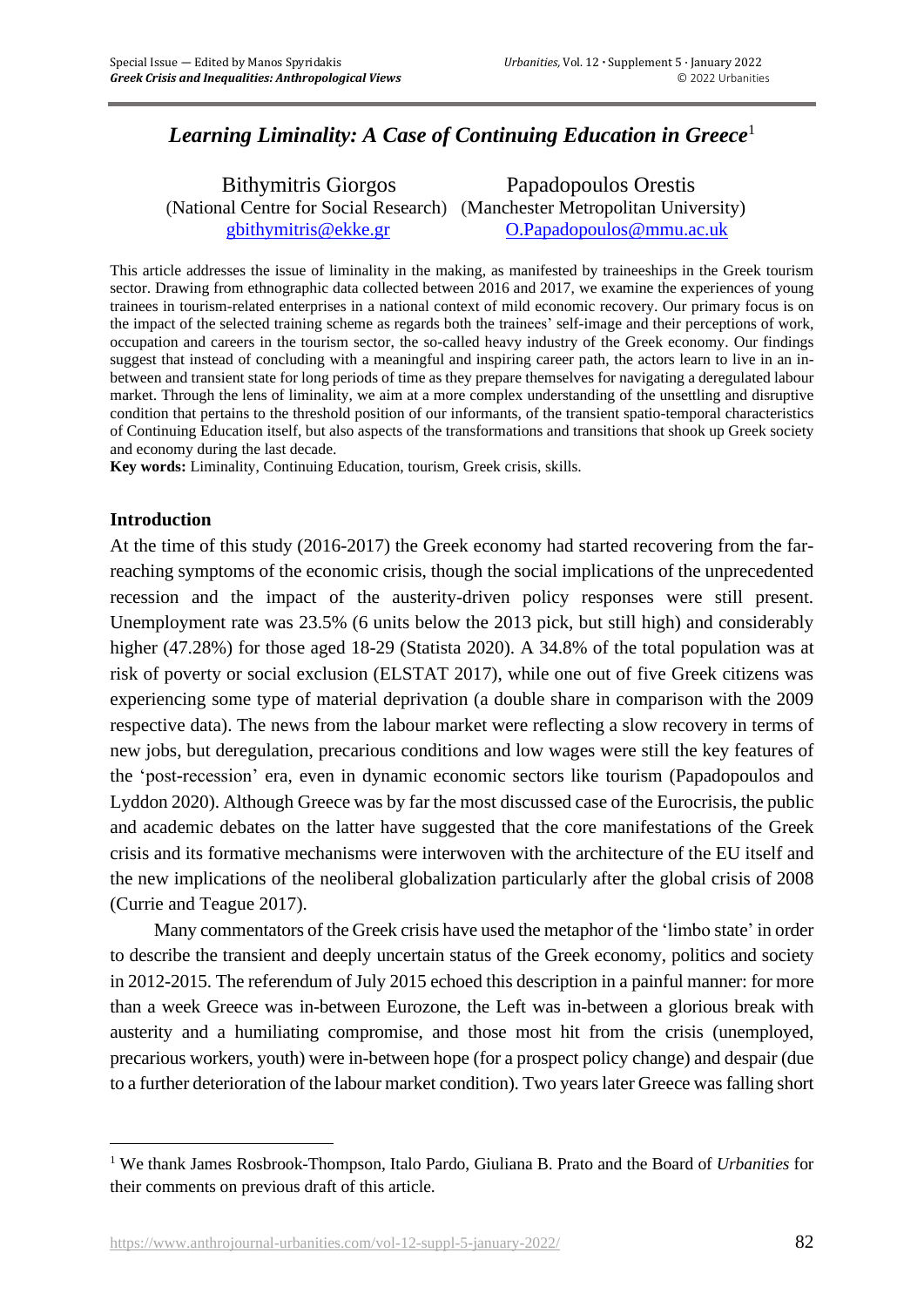of the condition of a 'limbo state', but this was hardly the case for large segments of the Greek society, such as the young unemployed or the precarious workers.

Liminality was not an unknown situation for the authors of the present article either. The first author was working for three years as a full-time counselling expert in the field of Adult Education, conducting research and writing academic articles on his personal time. In his midthirties he was considering himself lucky enough to have a full-time job in crisis-ridden Greece, despite the feeling of being overqualified for the specific job tasks, which was also shared with many other peers. He had not reached the status of an academic scholar yet (and the prospects were rather gloom after six years of austerity), but he was struggling very hard to combine administrative workload, service provision and scientific work in the fields of sociology, political science and political anthropology.

The co-author of this study was a Lecturer in a university of a remote area of the UK, but he could not enjoy the benefits of the tenure yet, so he was experiencing a transient period as well. Our experience of being in a bordering condition was the main drive to study how this could be felt by individuals  $(CVET$  learners)<sup>2</sup> with less privileged background than ours. As a coordinator (and career professional) of numerous counselling projects in Continuing education, the author had access to various groups of unemployed people participating in upskilling or reskilling activities. The question then was which group would fit better to our main research question on how liminality was experienced and/or learnt in contexts heavily impacted from economic crisis, deregulation and fragmentation. We concluded that any training program designed for young unemployed could potentially constitute a space where liminality is embedded and experienced. Nonetheless some professions or sectors exhibit more 'inbetweenness' compared to others. The case of tourism is exemplar in this respect: global characteristics of the product structure in this sector such as seasonality, mobility of labour, dependency on national and international environment, precarious working conditions, and a big share of family-owned businesses leave enough room for undeterminedness, flexibility, ambiguity and flux (Underthun 2015), in short with things closely associated with liminality.

A second major question that we should address before entering the research field is an ethical one: could we as researchers set aside emotional and material investments and ties with the environment that we were intended to study? Or else, how acknowledging personal interests, motives, values and emotional ties would contribute to a reflexive understanding of the informants' liminal experiences stemming from their interaction with organizations to whom we were formally or informally attached? In ethnography such questions are hardly new. Ethics is about balancing harms and benefits (Iphofen 2013). In our case we decided that the informants could only be benefited from sharing their story with us, while the stakeholder organizations could gain from our research outputs by adjusting future actions accordingly. This potential contribution to the organizations' improvement outweighs the chances of harm

<sup>&</sup>lt;sup>2</sup> Often, Adult Education, Continuing Education (CVET) and VET, are used interchangeably, though there are differences between these terms. Our case study fallsinto the category of Continuing Education as part of an Active Labour Market Policy. For more details on the definitions of these terms, see Cedefop (2014).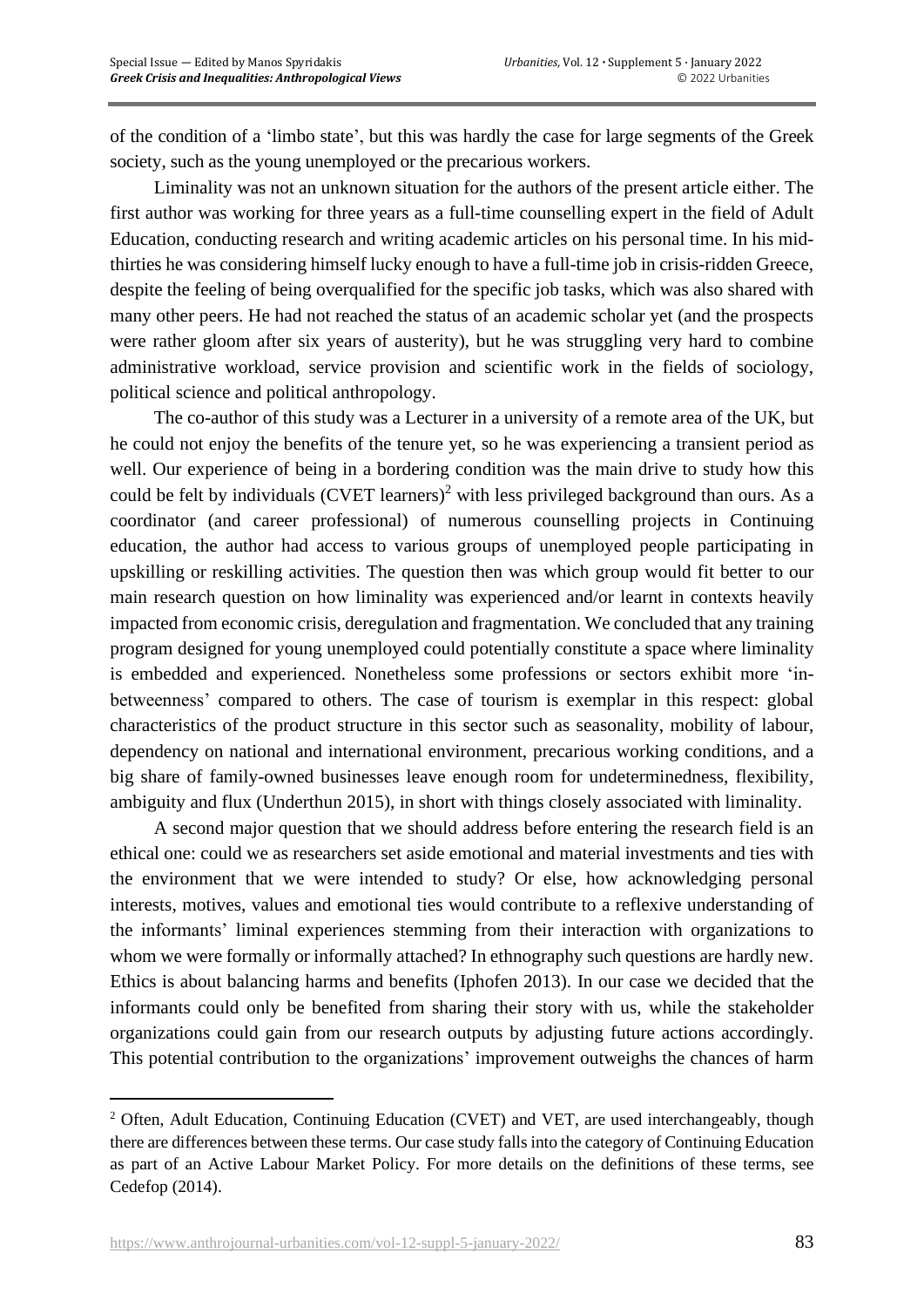regarding their reputation as service providers. Role conflicts have been avoided insofar as we had consulted with the 'gatekeepers' (managers of the two key institutions) beforehand. The Institute of the Greek Tourism Confederation (INSETE) and the Hellenic Management Association (EEDE) recognized our independence and we as researchers committed ourselves to the basic principles of beneficence and non-maleficence regarding the collection of material, analysis and dissemination of our research findings.

In line with other ethnographic studies that examine how people construct their choices under certain sets of restrictions (Pardo 2004) the design of the present case-study is linking our CVET material with the broader picture of a thriving economic sector within a context of mild economic recovery at the national and the EU level. Liminality is the thread connecting different scales and settings.

## **Liminal Spaces, Liminal Actors and Continuing Education**

Liminality in anthropology (van Gennep [1960] 2006, Turner 1977, Thomassen 2009) is defined as a transitionary state in which individuals, social groups and even entire societies slip through specified social orders or positions. In addition, the social identity of those experiencing liminality remains highly unattainable (and even unimaginable), something that results in uncertainty and ambivalence in terms of where he/she belongs when his/her previous and classified status in the social space has disappeared or temporarily suspended but a new status has yet to be assigned (Johnsen and Sørensen 2015). The extension of the term into the social sciences through the work of influential global thinkers such as Z. Bauman and S.N. Eisenstadt signalled the application of the concept in larger scales compared to the initial narrow focus either on 'tribal' societies, or on certain spheres of the modern society such as art and leisure (Thomassen 2009) and the attribution of both positive and negative contents (Szakolczai 2014). The latter is crucial because most recent accounts in organization studies overemphasize the unsettling components of liminal situations and downplay or ignore their creative, even liberating potential.

The conceptualization of liminality has led to a variety of uses in multiple empirical scales (Rantatalo and Lindberg 2018) and disciplines (Ibarra and Obodaru 2016) ranging from anthropology, sociology, political science and psychology, to management studies and education. As regards organization studies (Beech 2011) it has been proposed as a way of understanding structural positions (Garsten 1999, Tempest and Starkey 2004), occupations and work processes (Czarniawska and Mazza 2003, Zadoroznyj 2009), sites, events and spaces (Sturdy et al. 2006). The extensive usage of liminality both as a noun describing a threshold position or moment and as an adjective (liminal subject, or liminar) describing the identity (or identities) of the actors who occupy such positions is not unusual, nor always unproblematic (Thomassen 2009, Johnsen and Sørensen 2015, Ibarra and Obodaru 2016). Nevertheless, there seems to be a consensus in organization studies that the net effect of this broad use of the concept is positive (Söderlund and Borg 2018). We would also support that many uncharted territories of the post-industrial world of work offer interesting cases of 'betwixt and between' positions and pertinent identifications characterized by multiplicity and ambiguity. Garsten, for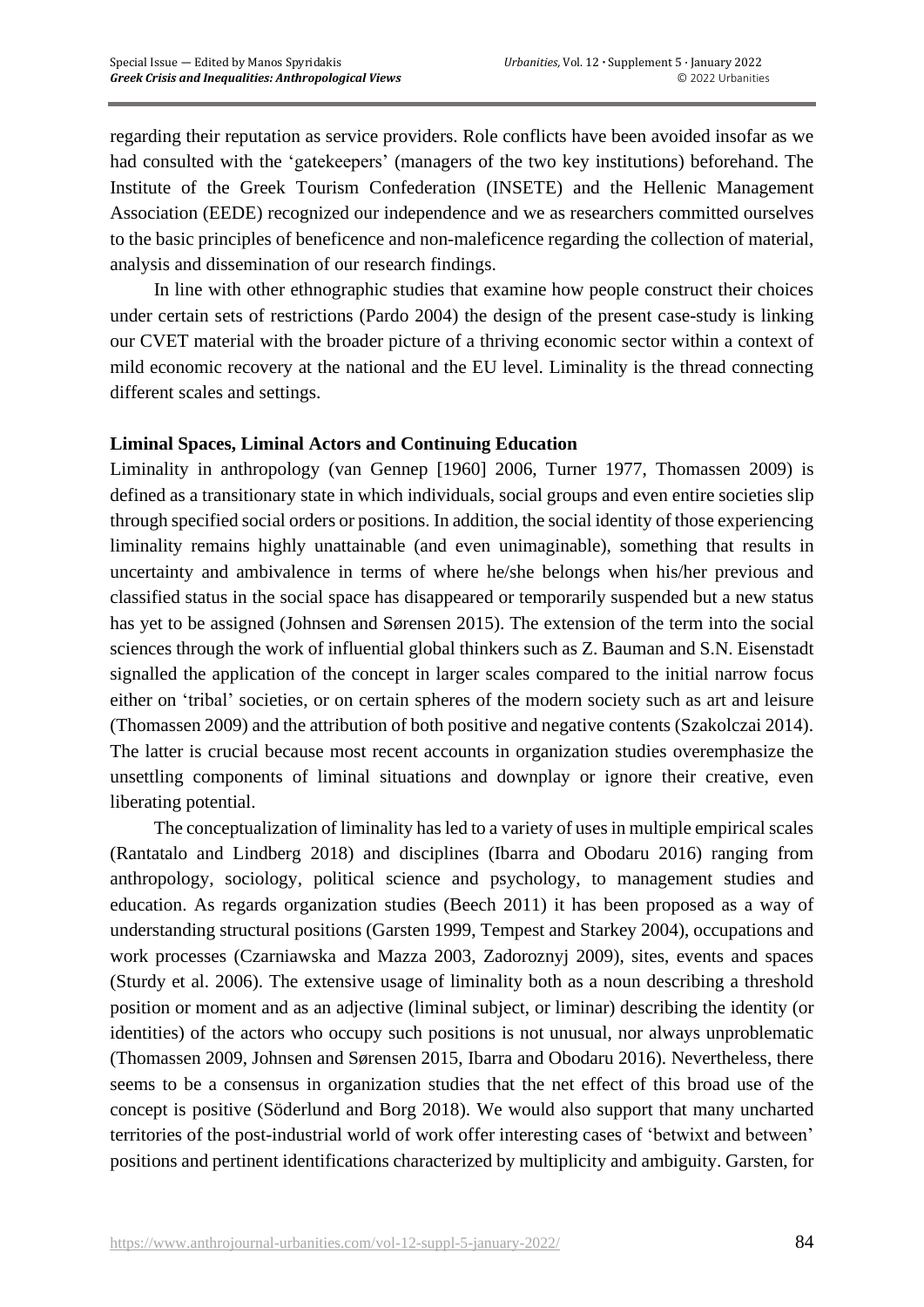example, begins her study on temporary employees analysing their status within the organization but expands her scope so that it includes identity formation processes. As she suggests: 'temps may be viewed as strangers in the workplace, temporally passing through and being socially undetermined' (Garsten 1999: 607).

Reconstruction of identity (Beech 2011), identity work or identity growth (Ibarra and Obodaru 2016) constitute a promising field for examining how liminality works at different levels and layers of subjectivity and selfhood. Rantatalo and Lindberg's work (2018) on liminal experiences in professional education points to a linkage of social spaces and enacting subjects through practice. Though their viewpoint on identity draws on a discipline that overemphasizes the individual's volition to try out different versions of the self we find their approach on liminality particularly constructive inasmuch as it examines both the 'who', the 'where' and the 'what' of liminal practices. Ibarra and Obodaru (2016) have convincingly argued that it is the under-institutionalized liminal experiences (such as unemployment) that are subjectively more challenging (the objective and the subjective liminal moments are mutually co-constituted) and more open to the possibility of an identity growth (interplay of exploration and commitment that leads to identity synthesis if successful).

Work-related liminal aspects have also been researched with a focus on experiences from the workplace. In his ethnographic study Spyridakis (2013) uses liminality to denote an increasing trend whereby workers find themselves in unspecified employment territories in which normal or established identities do not make sense. Winkler and Mahmood's research (2015) on temporary agency work indicates how liminality is manifested in temporary workers (temps) who are neither employees of an agency nor full time employees of the host organization.

Whilst our study builds on both anthropological and organizational accounts of liminality, we acknowledge that there are key differences between them. For instance, the organizational usage seems lacking the rituals and complete phases of Turner's conceptualization (Beech 2011: 15) and some other things as well (Ibarra and Obodaru 2016). On the other hand, this lack of completion opens up the room for new research questions regarding the worrying possibility of a permanent state of liminality (Nissim and De Vries 2014). At a more abstract level Szakolczai argues (2014) that liminality does not have to be restricted to a temporary crisis, followed by a return to normality, but can be perpetuated endlessly. In fact, it is precisely the collapse of the taken for granted expectation of a new and stable order that renders liminality a distinct feature of late modernity. This inherent lack of certainty that what is liminal will be followed by something less transient, is more than a contradiction to the initial meaning attributed to the rites of passage; it is rather the price that is paid when societies adopt a more reflexive attitude both towards the world as it is (absurd and entrapped in permanent liminality), the genealogy of this entrapment and the possible way-outs. This is not to ameliorate the anxieties and the anguish of those (countries, social groups, or individuals) experiencing liminality as an everlasting condition. On the contrary, sociological, and anthropological research has the capacity to illuminate the implications of liminal situations, conferring tools for self-awareness. By exposing and analysing experiences of liminality social research could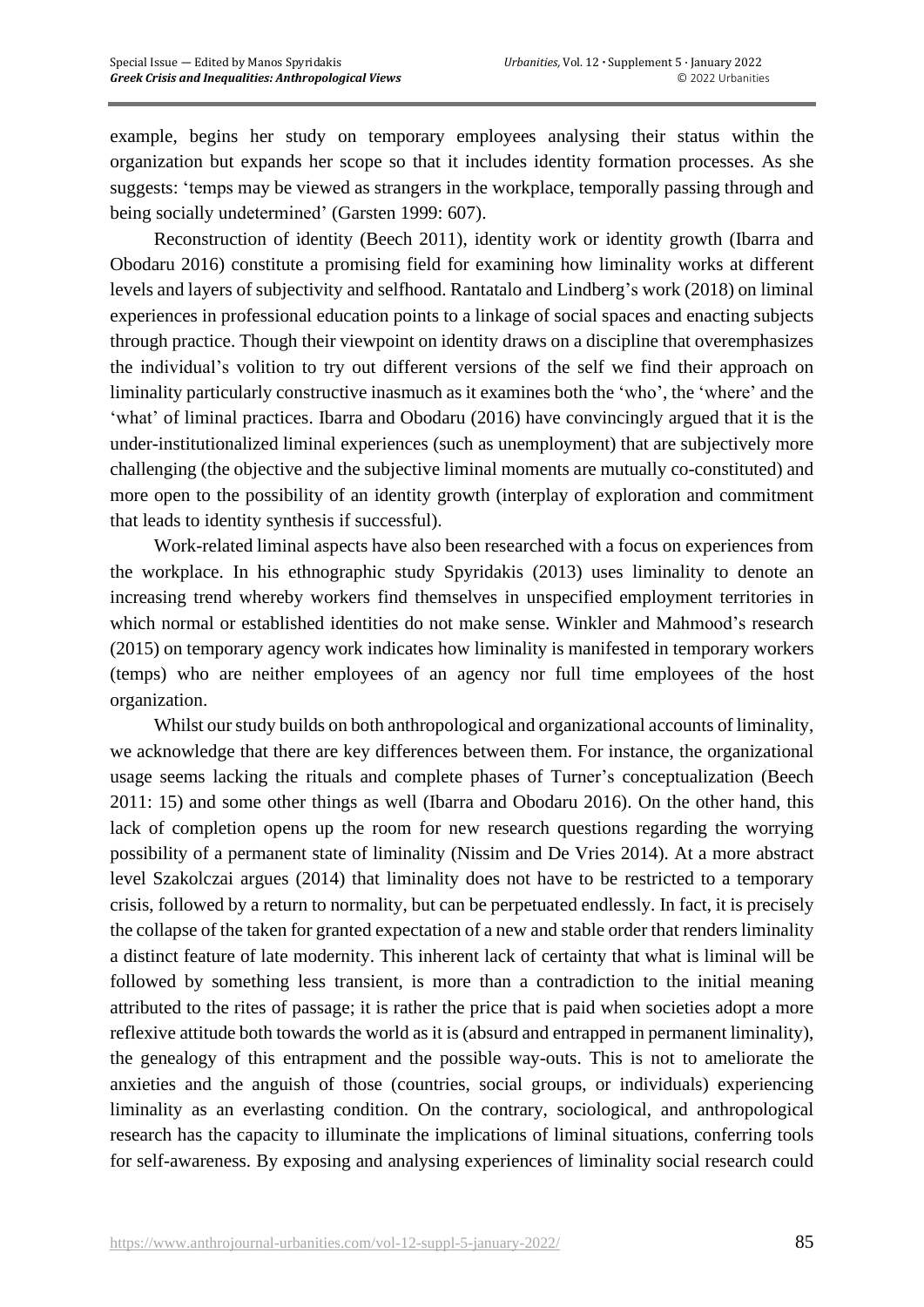contribute to a critical reconsideration of the ideology of 'happy flexibility' (Procoli 2004a), or what has McRobbie (2016) termed 'creative dispositif' in gig economies, which in turn could be a good starting point for the reflection of those experiencing liminality (trainees in our case), or facilitating liminality (career advisors, trainers, mentors, and youth workers particularly in reskilling programs).

Having said that, let us now turn to the liminal settings and subjects of this study. As it becomes apparent through the literature review in organizational scholarship and beyond, liminality can equally be traced in organizational settings, social spaces and/or experiences of individuals or groups of people. In this vein, Continuing Education and Training (CVET) could be seen as a transitory space insofar as its mission is to offer viable pathways from an undesired state (be it unemployment, or a less desired job) to a desired one (employment, or a more desired job). By definition CVET implies something permanent and perhaps recurring. Through practical and theoretical learning (both in classroom and the workplace) it caters for required skills that in future will probably be obsolete and substituted by other skills. It is also considered a cornerstone of the European Active Labour Market Policies (ALMP) and a pillar of the Youth Employment Initiative.

Previous literature developments on traineeships in Europe, the US and elsewhere have shown that trainees are both employees and students and this ambiguity generates identities that fall outside of the status either of insecure employment or the precariat (Frenette 2013: 366). According to analyses that focus on the regulatory framework and the concomitant active labour market initiatives (Appay 2010, Greer 2016), specific aspects of what is described here as liminal, constitute active processes through which precarity is implemented and institutionalized. In Greece as well as in other crisis-ridden EU countries, the voucher system of vocational training has been adopted as a key policy instrument against youth unemployment through a better alignment of skills supply and demand.

Contrary to the positive connotations of the 'transformational' aspects of short learning cycles that are usually advertised by EU and national governmental bodies and stakeholders, we found that short-term learning of ill-defined and constantly transforming tasks in work environments characterized by fragmentation and deregulation leads to eroded 'identity awareness', a weakening of the sense of 'who I am and which is my call'. In addition, by learning being liminal the CVET trainees adjust their expectations for a meaningful career pathway accordingly. What matters is the 'here and now' in whichever job position this could appear. The following secondary data from three training programs implemented in Greece during 2012-2017 are indicative.

The Institute of Labour of the General Confederation of Greek Workers (INE GSEE) has conducted an evaluation study of three CVET Actions implemented under the auspices of the Youth Employment Initiative in Greece, within the period 2014-2017. One of those Actions concerned the training scheme examined here, while the other two Actions focused on other sectors of the economy. The three Actions shared more or less common characteristics in what regards: the structure of the learning processes, the target groups, and the financial and administrative aspects. Therefore, their outcomes are of great importance for understanding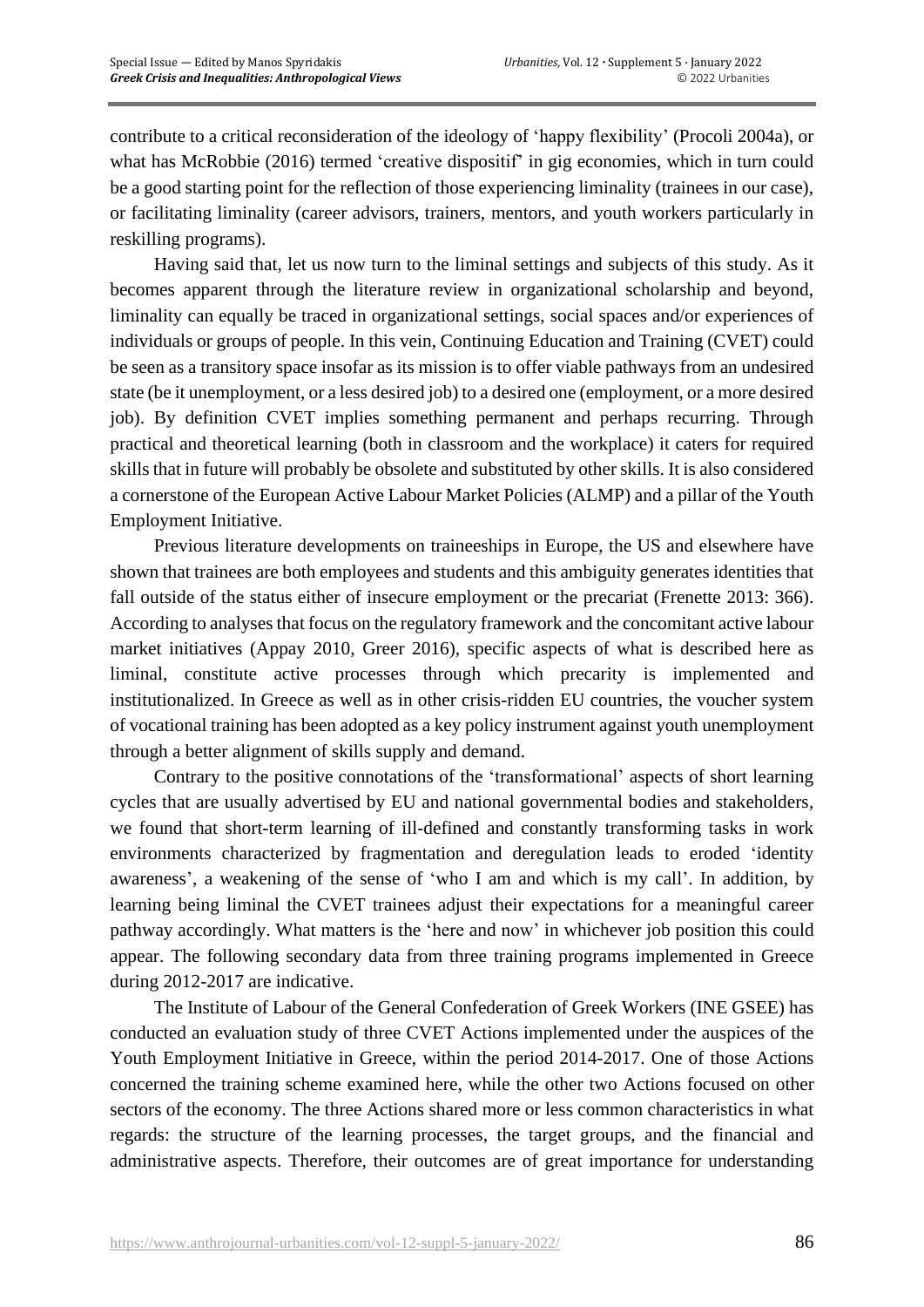how CVET actually worked at the time of our research. Table 1 summarizes the status of the 26.395 beneficiaries of the Actions one month after the completion of the programmes.

| <b>Status of</b><br><b>beneficiaries</b><br>after the<br>program's end | N      | <b>Valid percent</b> |
|------------------------------------------------------------------------|--------|----------------------|
| Received a job<br>offer                                                | 4110   | 15.6                 |
| Accepted a job<br>offer                                                | 3385   | 12.8                 |
| Self-employed                                                          | 793    | 3.0                  |
| Received a new<br>training/<br>apprenticeship<br>offer                 | 3342   | 12.7                 |
| No offer received                                                      | 14765  | 55.9                 |
| <b>Total</b>                                                           | 26,395 | <b>100</b>           |

Table 1: The status of the beneficiaries of the three YEI Actions. Source: INE GSEE (2016).

The great majority of the trainees (more than 7 out of 10) return directly to unemployment either having received or mostly without having received a job or training offer.<sup>3</sup> But even among those young trainees that accepted a job offer, only 1 out of 3 enjoyed full time employment with an indefinite job contract. The mean monthly salary for those accepted a job contract was only 444.8 Euros (in 2017 the national mean salary amounted to 1,148 Euros for full time employment and 383 Euros for part time employment). As it is made apparent from the abovementioned cases, the completion of a CVET program can hardly be considered as the beginning of a viable and promising career trajectory. On the contrary for most young unemployed the transitionary experience of CVET prepared their return to the previous status of unemployment without granting expectations for a prospect 'restart'. As it is reaffirmed from many of the informants of our study, training in these circumstances was primarily about how to cope with (and perhaps accept) liminality and its exigencies. The next section discusses the methodological premises of this study and the selection of tourism as a field (both as a learning site and an economic sector).

# **Methods**

Our discussion draws on empirical material collected during and after the implementation of the training program titled 'Voucher scheme for a first work experience for labour market entry

<sup>&</sup>lt;sup>3</sup> The data regarding the situation of the beneficiaries 6 months after the program's end are similar: a 76.5% were unemployed and 23.5% were in employment, education or training (INE GSEE 2016).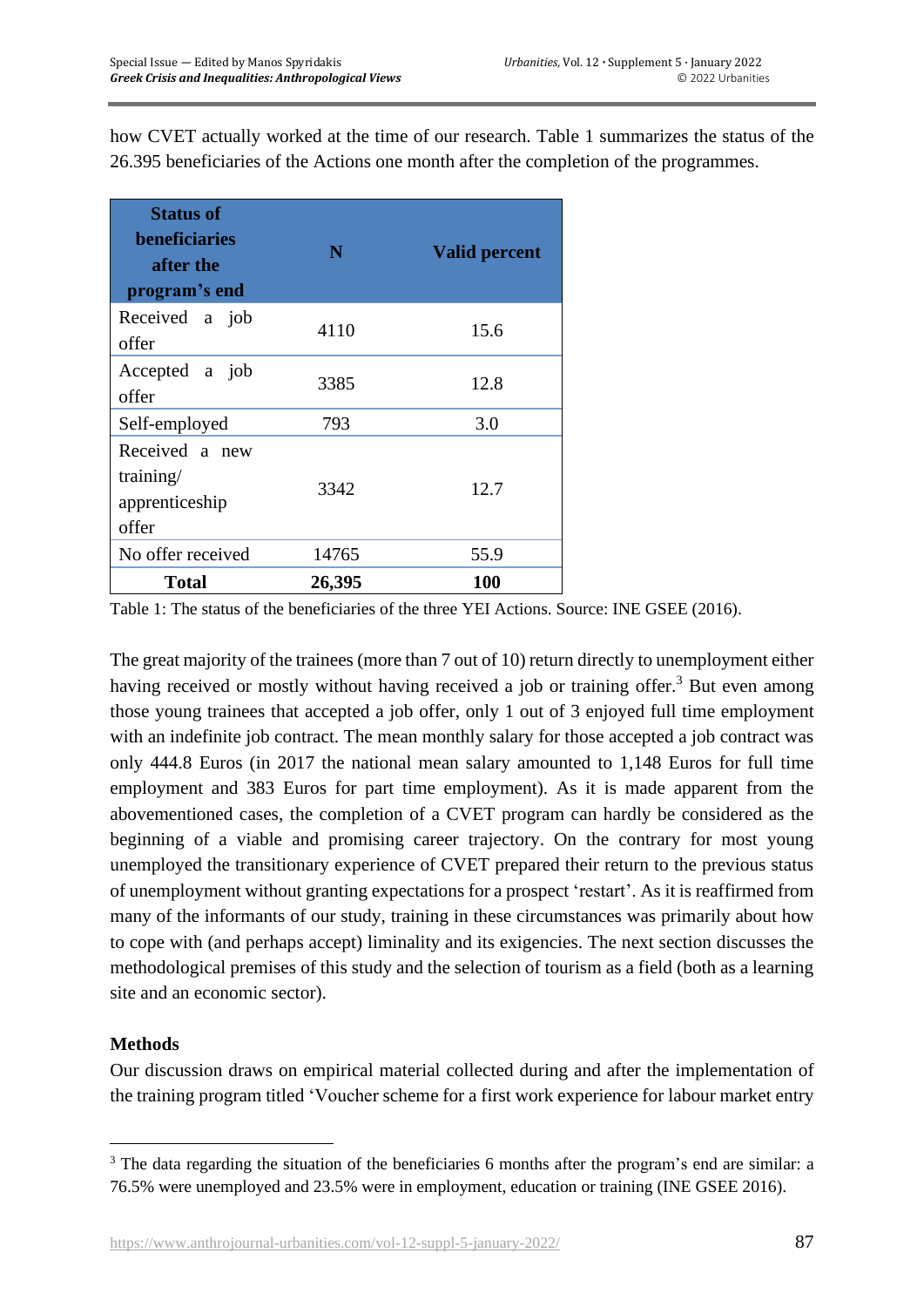of those aged up to 29 in the tourism sector' (part of YEI actions, funded by ESF Actions Implementation Authority). The 8,000 participants, or the 'beneficiaries' to coin a CVET's term (young unemployed aged 18-29, mainly graduates of secondary and post-secondary education) experienced the following liminal condition: separated from a previous social position (unemployment and/or inactivity) they were subject to an ambiguous state of trial and uncertainty, which was supposed to precede a subsequent return to a new normality (that is, a fresh job seeking activity, a new training opportunity, or, more seldom, a new job). The participants were offered (1) 80 hours theoretical training; (2) a work experience placement in a company (loosely defined as tourism-related) of a total duration of up to 420 hours, (3) certification exam in any one of the offered thematic fields. Table 2 shows the sociodemographic composition of the target population.

| <b>Educational Level</b> | <b>Gender</b> | <b>Ethnicity</b> | Age            |
|--------------------------|---------------|------------------|----------------|
|                          | composition   |                  |                |
| Secondary/post-          | Male          | Greek            |                |
| secondary education      |               |                  |                |
| $(83.7\%)$               | $(34.6\%)$    | $(96.3\%)$       | $18-29(100\%)$ |
| <b>Higher Education</b>  | Female        | Other            |                |
| $(17.3\%)$               | $(65.4\%)$    | $(3.7\%)$        |                |

Table 2**.** Socio-demographic composition of the target population. Source: Own calculations based upon archival material of the implementing bodies (INSETE and EEDE).

Before collecting and analysing the participants' accounts, we processed administrative material, legal documents, in addition to evaluation surveys and other material from secondary sources. According to the program's documentation, its core objective was to help participants achieve a structured path towards labour market entry through their positioning in companies that offer on-the-job training in tourism-related activities (INSETE 2016). Interestingly the buzzword of 'structured path' appears in many YEI (Youth Employment Initiative) actions of the programming period 2014-2020, denoting an expected transition from an unstructured condition (unemployment, random job searching, deskilling) to a structured one. Even if the placement would not lead to a job offer, it would equip the 'beneficiary' with a better skillset, a more realistic roadmap to employment and thus a less vulnerable position. But was it actually the case?

To illuminate the program's objectives, we conducted an interview with the project manager (PM). Three more interviews with professionals who provided guidance services to trainees followed. The PM helped us entering the classrooms and asking for volunteers for a group interview. We selected to start our research from the metropolitan area of Piraeus in one of the most organized CVET providers in Attica. The PM's introduction in the classroom facilitated the recruitment of 7 informants. Because participants were members of the same seminar, they felt comfortable with one another and engaged in discussions that revealed different perspectives, expectations, and criteria of evaluation, shaped by gender and also educational (vis-à-vis socio-economic) backgrounds.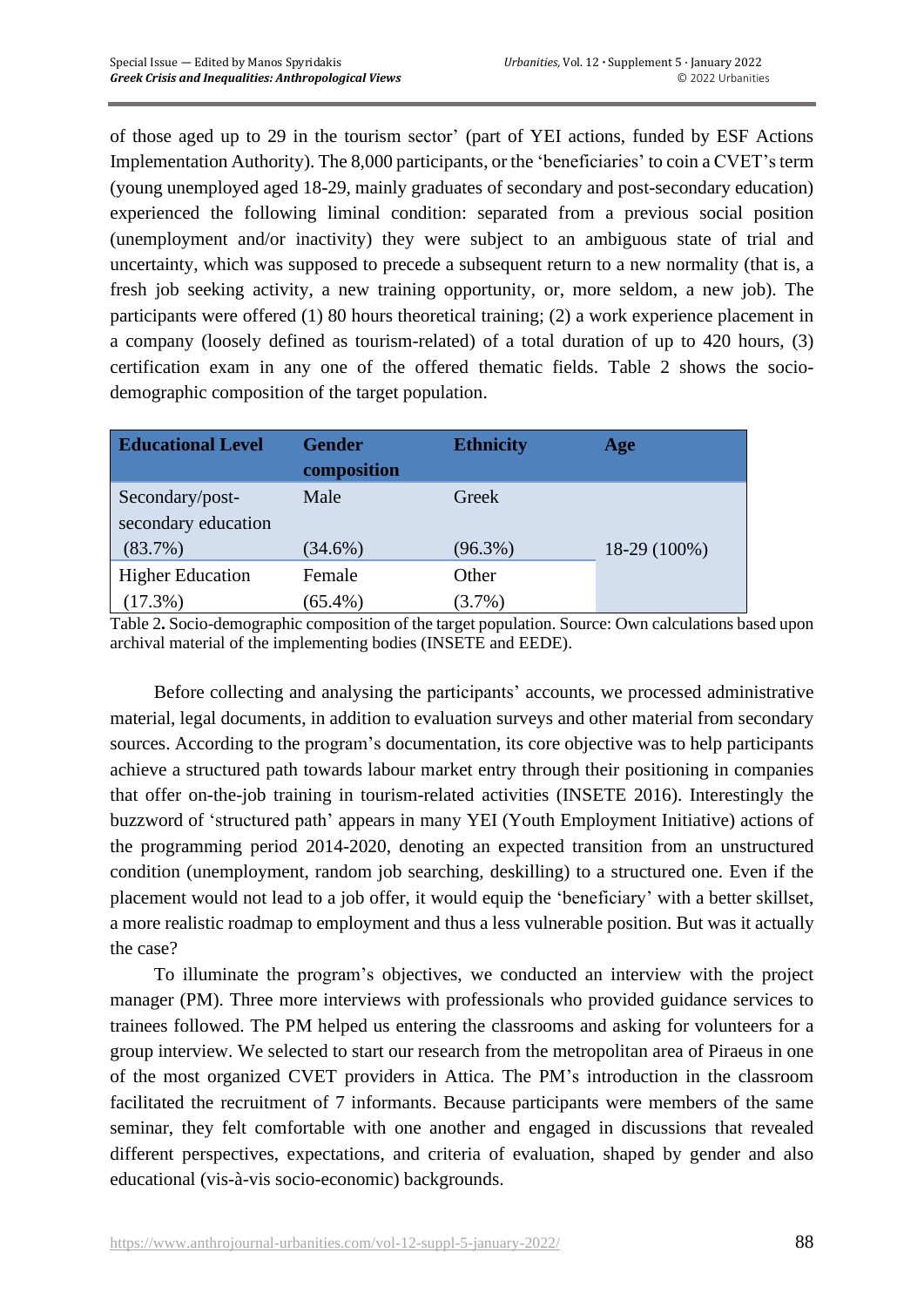Reflecting on this first body of information we concluded with the interview instrument and the subsequent design; we conducted 23 semi-structured face-to-face interviews (ranging from 20 minutes to 1 hour) with trainees selected from three different thematic fields (convenient sampling). The interviews have been carried out at the end of the traineeship between June 2016 and March 2017, they were audio-recorded, pseudonymized and transcribed verbatim. As mentioned above the selection of the specific YEI training scheme took into account that tourism was the most dynamic sector of the Greek economy and was much less affected by the crisis in comparison with other sectors. Therefore, we could have a better grasp of how liminality works in a post-crisis situation that starts resembling normalcy. Tourism in Greece shares certain core elements that have been identified in the tourism industry across the globe. Mobility of labour, flexibility in work arrangements, high displacement rates are global trends in hospitality industry (Unterthun 2015). The Greek tourism sector shares many of these labour characteristics as well (Papadopoulos and Lyddon 2020).

To sum up, labour market structure in tourism differs from the rest of the economy. Lowskilled labourers, seasonal employment, low-paying and labour-intensive jobs prevail, and youth, women and migrants are the most vulnerable segments. However, the issue of *liminality in the making* for individuals who experience their first entry into this sector remains paramount for a better understanding of the scattered work trajectories perpetuated through short-term learning cycles. The next section reflects on the initial experiences of liminality at the very beginning of the selected CVET programme.

#### **Learning to Be Liminal**

According to many interviewees their difficulty in finding a job was the primary reason for their participation in the training program. Interestingly, the subject area was somehow outside the trainees' prioritization. NI (trainee) had a post-secondary diploma in the ICT field and was previously working in various low-skilled jobs. She made her point explicitly: 'I was trying to find a job without any success. At some point, I saw this program advertised, and I pursued it because I needed the money'. The link between the sense of 'getting locked-in' due to the lack of jobs and the 'choice' of these unemployed to participate in a training program is rather clear and salient.

Many participants expressed professional aspirations and plans, supporting the view that the traineeships were transitory stages to a new position, less uncertain and less vague. The fact that this was much less articulated in later stages of the program's life span was clearly linked to the experiences gained at the learning sites. Therefore, the short-termism and instrumentalism that trainees adopted should be explored under the prism of the dialectics between individual predispositions and the vocational culture emanating from the specific field.

For example, we observed that many trainees were reluctant to select a traineeship in large chain hotels, because of the long working hours and the poor working conditions that prevail in such places, and thus they preferred other options (such as, traineeships in small businesses loosely associated with tourism). This early expressed ambivalence was reinforced by the manipulative practices of many training providers that were channelling the beneficiaries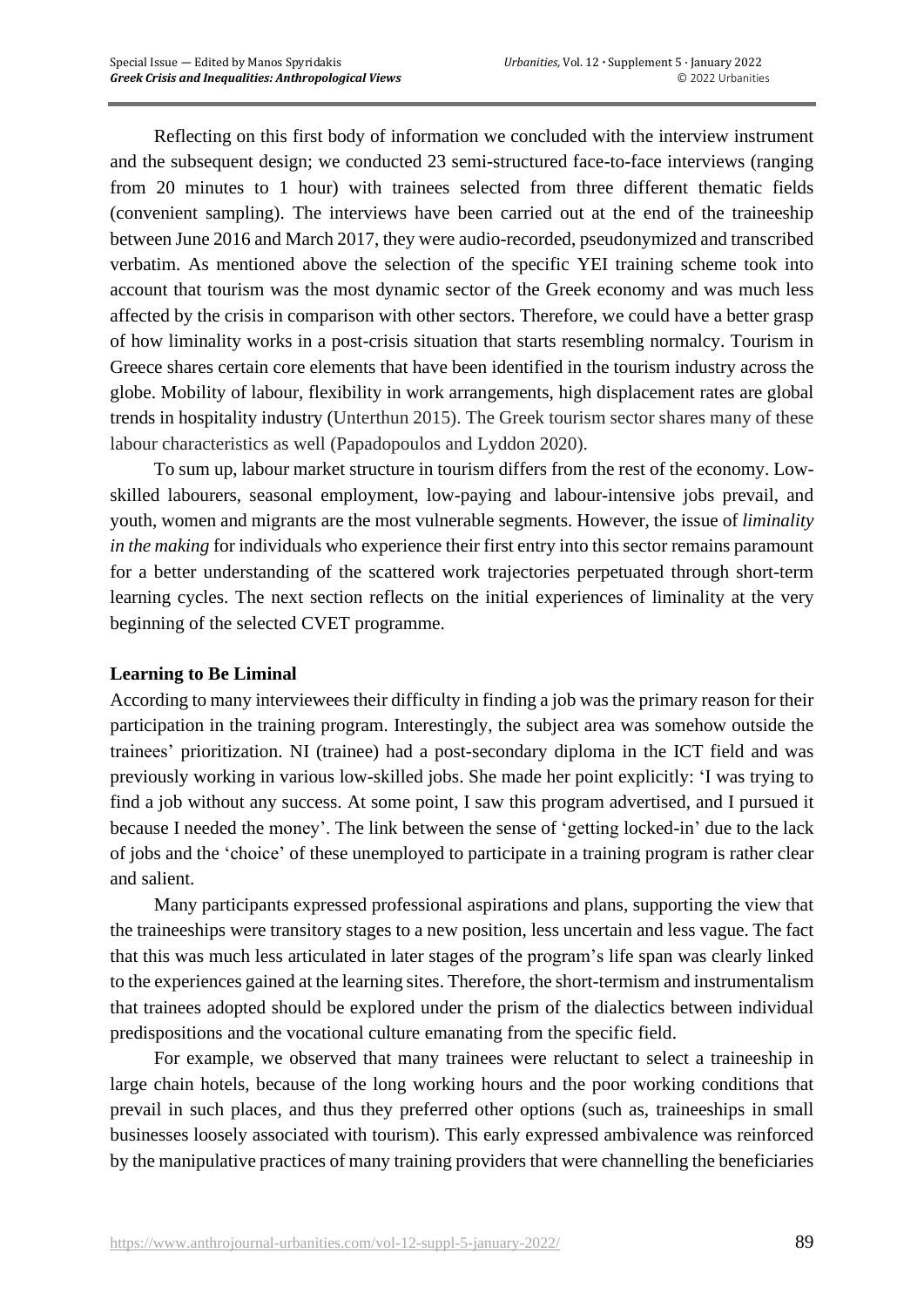to the thematic fields that the provider preferred. In this vein, a counselling professional stated as follows:

'I saw people with very different backgrounds and interests. They took part because the training providers had told them to choose the specific specialty that the provider recommended.'

Nevertheless, the primary source of trainees' frustration was found to be on the employers' side. Employer practices that involved the usage of trainees in a short-sighted manner appeared to be the key reason why on-the-job training was either limited or incomprehensive and why multi-tasking performance and extremely low discretion was the norm. <sup>4</sup> For example, we asked KT (trainee) to discuss the contribution of the program to the formation of her career path in tourism and she replied**:**

'The conditions in my last placement were really exploitative. I had to do everything, including mopping the floor. If it were different, I would consider this career for sure but not now.'

In addition to this example, the substitution effect of those programs was also reported. The legal parameters of the program that were introduced to protect the existing workforce could be circumvented and they actually were, for instance in those cases where trainees were former (or periodic) employees of the host company:

'I asked my former employer if he could hire me and he said no. Then I found the program and asked him again and he finally employed me through the program but just for two months.' (Interview with NP)

These initial experiences left their own traits on the self-image of the actors. Liminality in general does not necessarily lead to disengagement, or cynicism, for in-betweenness can generate a variety of reactions ranging from strong motivation to attain a new identity to frustration for having totally lost the sense of belonging and the hope to retrieve it; from omnipotence (I can do whatever I chose) to powerlessness (I can do nothing). As in every intersubjective situation, agency (trainee's actions), structure (CVET, labour market) and whatever could be seen as mediating them (class, gender, or ethnic identities, values, beliefs, or ideologies) are also at play here. For instance, according to the counselling professionals most of the participants had not acquired yet a proper level of transversal skills and this should not be overlooked. The project manager also emphasized the fact that most of the trainees lacked those skills and attitudes that would maximize the benefit they could receive from the program. However accurate these assessments might be, the participants' side indicates a more complex situation.

<sup>4</sup> This is also in line with the INE GSEE's findings (INE GSEE 2016). To be fair, the study shows that the YEI schemes had strong points as well as weaknesses and that the participants' overall assessment was positive. But again, we should not lose sight of the fact that the expectations of the respondents were substantially low.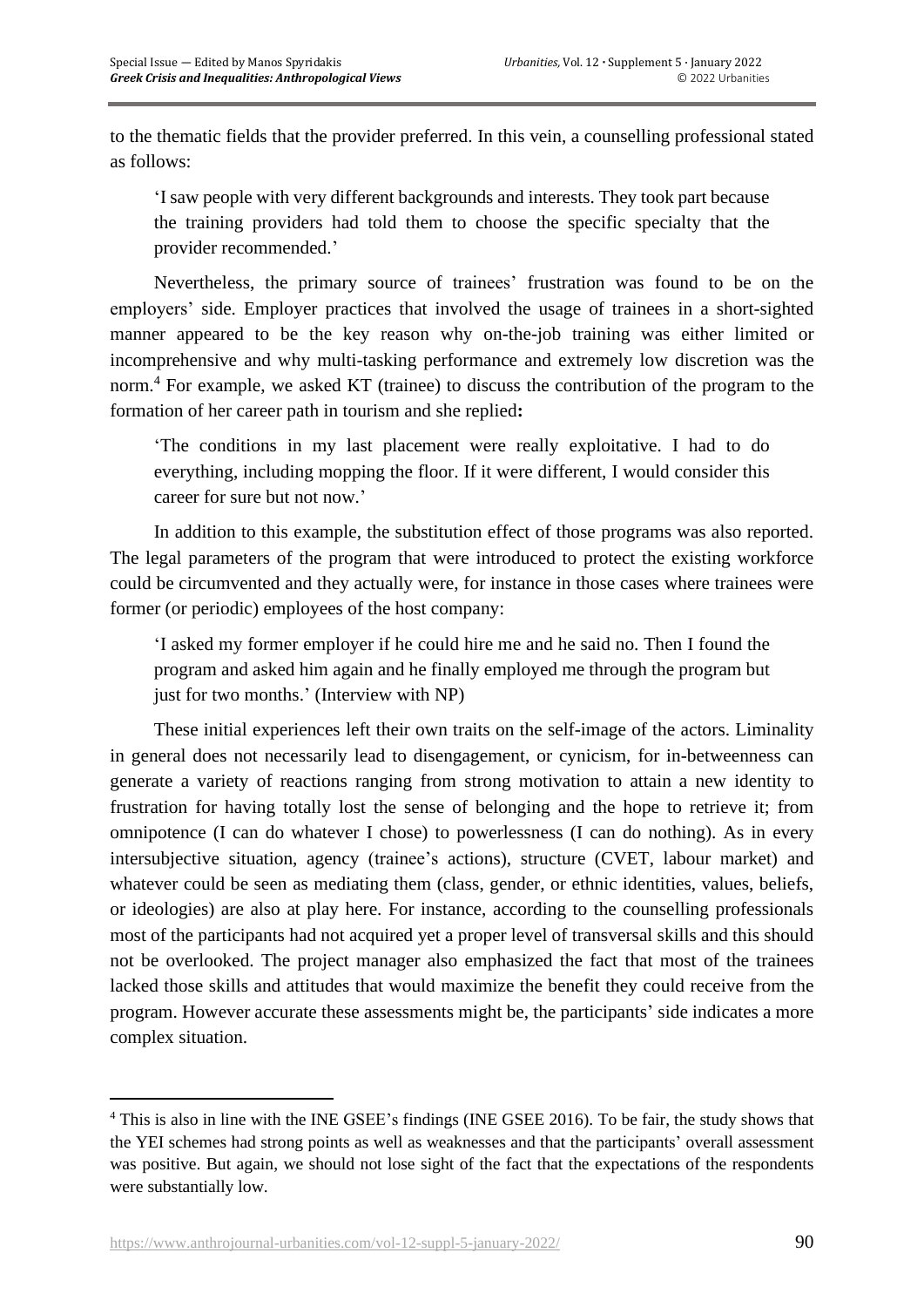Reflecting on her own experience with instances of cynical behaviours from the 'beneficiaries' side, a counselling professional put it this way:

'From the beginning of the program, trainees face a very disorganized and uninspiring atmosphere without clear pathways at hand. That explains why they do not care that much and they are not that serious about it.'

Instrumentalism, constant adjustability and short-termism can be seen as conditions that both structure and are structured by the field. In such conditions, scepticism and even cynicism allow the liminal subjects to make sense of their uncertain, volatile, and transient environment.

The irrelevance of the practical training or/and the employers' indifference was stressed by most of the interviewees. We reported lots of placements in telecommunication companies, retirement homes, call centres and other business activities only loosely connected to tourism and this despite the efforts made by the program's facilitating body (INSETE) to attract big hotels as host companies. The limited involvement of enterprises that are active in core tourism activities was a major issue that had to do with two interrelated facts: First, the hesitation of the trainees to select workplaces such as hotels and restaurants, known for the harsh working conditions, particularly in high season. Second the reluctance of the biggest employers of the sector towards CVET traineeships (in contrast with Initial VET, a favourite pool of interns for hotel chains). The contradicting needs of the employers for specialized and at the same time multi-tasking, adaptive and easily re-skilled workers is also reflected here. Conversely the demand for and supply of traineeships in small enterprises of service economy was exceptionally higher as both the trainees and the employers committed themselves towards a flexible perception of job tasks and skills needed.

Even those trainees who were working in small hotels or tourist agencies, hardly considered their daily tasks as meaningful steps towards upskilling. PG had been trained as an electrician during his post-secondary education. He was placed as a receptionist in a small hotel near where he lives, but ultimately, he admitted that the five months spent there had not improved his skill set:

Interviewer: Would you say that you had certain responsibilities there?

Respondent: No, not at all.

Interviewer: Did you learn something new?

Respondent: No, I wouldn't say so. They didn't show me anything new, they didn't care much actually.

When PG was asked what would be the ideal job for him, he (unsurprisingly) echoed many of his peers: 'I don't have any preference. Whatever works'. The contingent character of both the selection of the thematic field (theoretical training) and the job matching practice was evident in other cases too.

GK obtained a qualification in nursing (post-secondary education). She explained that her desire for a placement in tourism had not been fulfilled because the intermediary intervened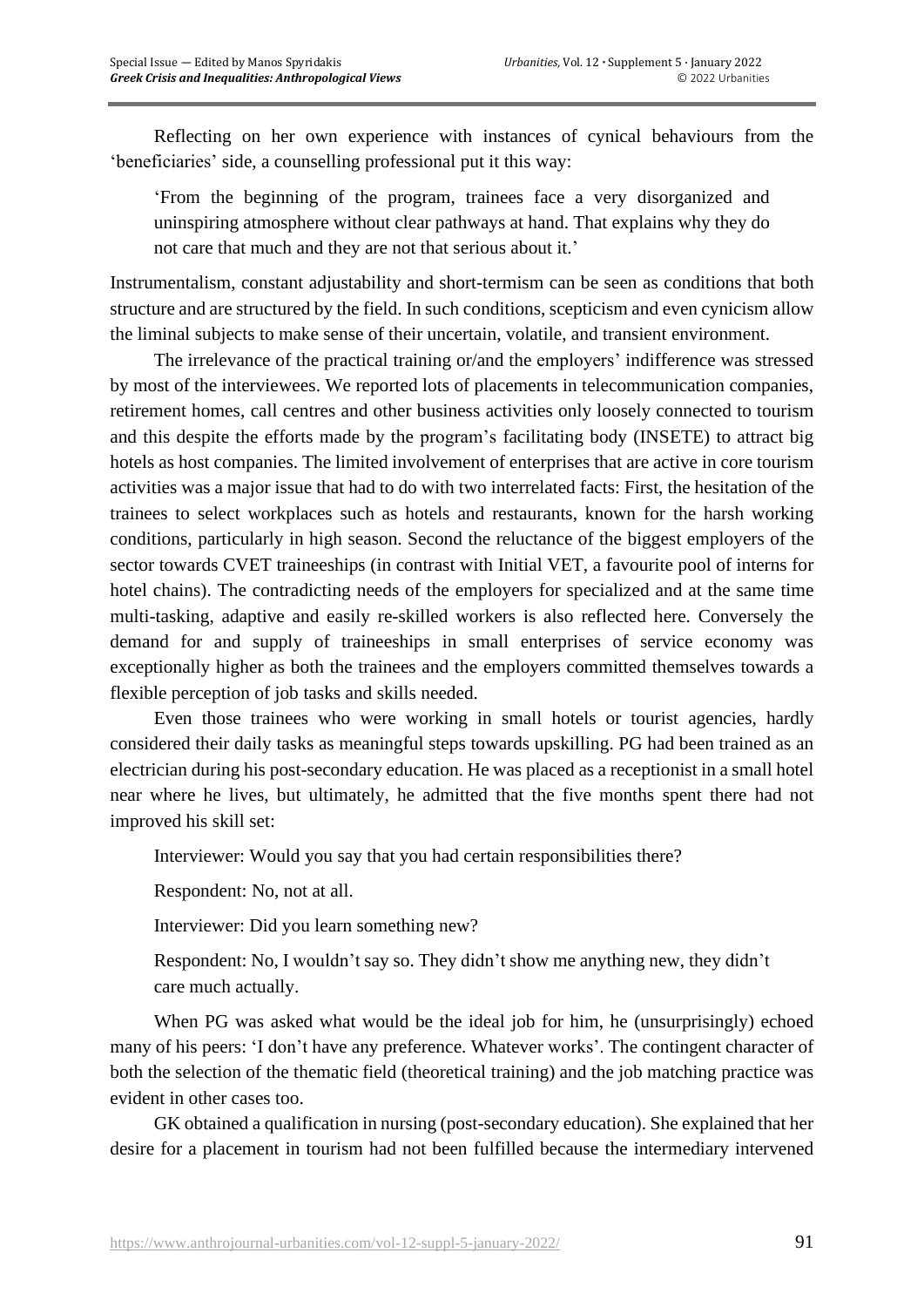and 'imposed' an irrelevant placement. When we asked GK about her overall experience within it, she expressed her disappointment for the training and her prospects in the labour market:

'This is not what I would like to do. On top of that, the training is inadequate and the work environment was very stressful and unpleasant. I see no future here (*she means in her placement*) particularly because many permanent employees have left since I came in.'

In line with previous research on liminality (Beech 2011) these quotes exemplify the emergence of a reflexive awareness of substitutability exhibited by most trainees in the final stages of the program.

TP was a graduate of secondary education. His frustrating experience with the program was expressed boldly as such:

'I learned nothing. In fact, I had to work my way through by myself since there was no direction. This company is using the program to employ a new trainee every six months and has no intention to hire anyone permanently.'

A similar experience was reported by NP when asked to reflect on his experience:

'I was not hired after finishing my traineeship […]. The companies are not looking for super-talented people that they can invest in and eventually hire. They seek only for people who will work for free [through the training scheme] so that they can get rid of them without ever offering any meaningful training.'

Commenting the incomprehensive on-the-job training and the uninspiring workplace environment, a counselling professional told us:

'Some companies broke the deal so to speak and did very different things with the participants than what they agreed to do in the beginning. That led many people to disappointment since they couldn't learn anything relevant.'

Nevertheless, the lack of direct links between theoretical training and traineeships should also be attributed to the structure of the needs in skills in the labour market. In the evaluation study conducted by INE GSEE, the interviewees (representatives of VET centres) justified the focus on horizontal skills at the expense of job-specific skills on the grounds of the increasing demand for a flexible workforce that is capable of performing multiple tasks (INE GSEE 2016: 115). The importance of developing multi-tasking employees who are prepared to perform the many different tasks that might arise within a sector with fluctuating sets of demands was also evident in our data, as the following quote by BK (trainee) indicates**:**

'I was employed in a hotel's playground because I like kids. I didn't expect to do other things, but I ended up actually doing everything. I even sewed some uniforms for the kids. I have no problem with that but that's not what I was supposed to do.'

TC was a graduate of secondary education who was trained in a chain hotel as a waitress. She narrated her own experience and unfulfilled career expectations as follows: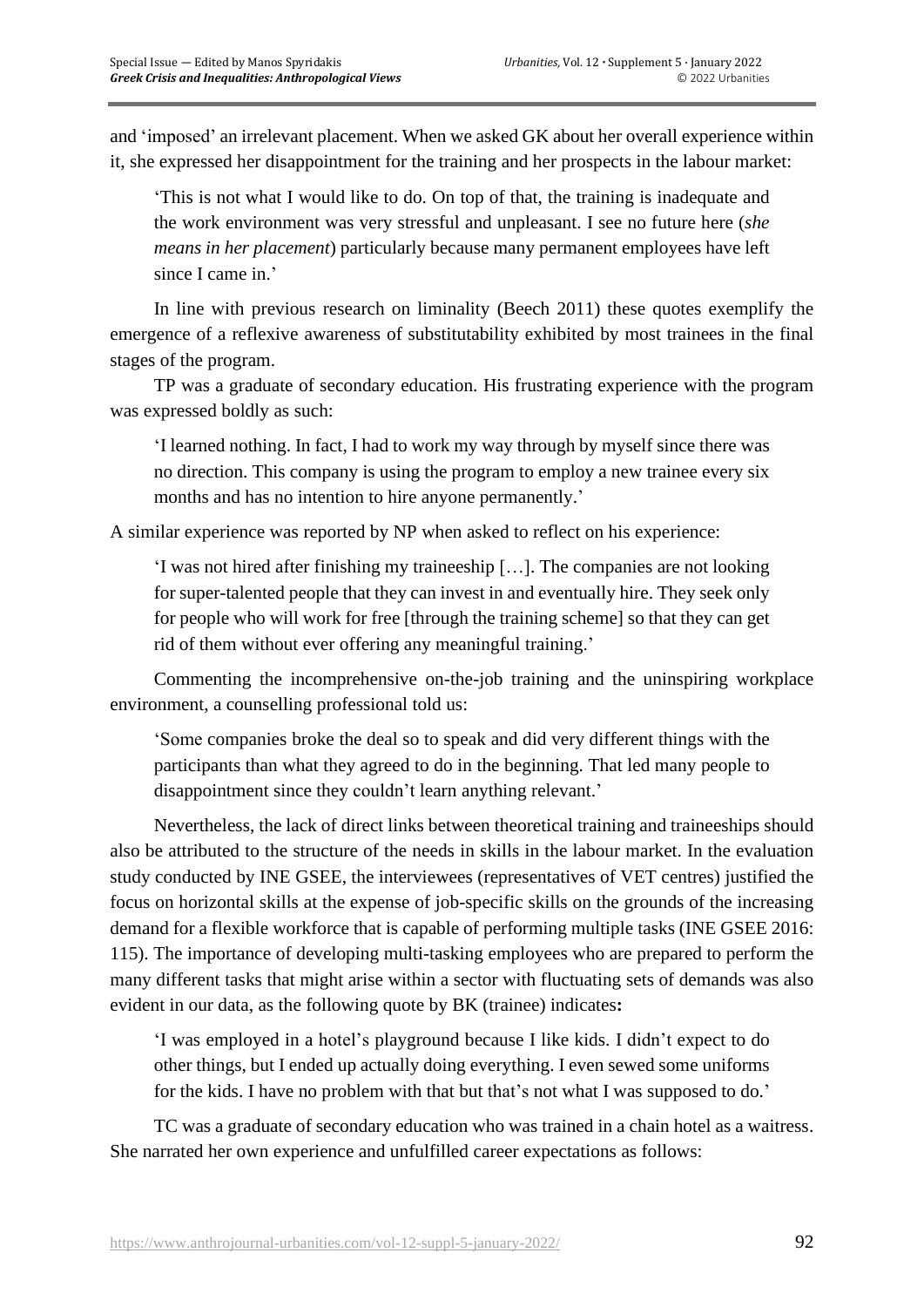'I was working there like a normal employee doing many different things. At the end of the traineeship, I was not hired. But from what I saw in this hotel, I realized that businesses are exploiting the free labour that the program provides quite a bit. Most of my colleagues in the hotel were trainees either through the specific scheme or through other similar vocational programs.'

The participation in successive CVET programs blurs the participants' motives and renders them unable to envisage a structured and meaningful occupational trajectory or adopt a professional identity that could be attained through the acquired work experience:

'I feel very insecure. I was sort of promised to be employed by that company on a permanent basis, but that (promise) has happened again in the past during a previous traineeship, and in the end, I did not get any job. I also saw people leaving since I arrived at the company. I don't think they will keep me.' (Interview with SM)

The participant's self-concept as vulnerable and insecure was extended over time insofar as having completed successive traineeships the post-liminal condition was starting to fade away. As was indicated by many other informants, the trainees felt that a proper job would be the passport to an adult life in which critical steps such as moving out of the parents' house might be achieved. $5$  The following quotes highlight the frustration generated from occupying this transient position between the 'family nest' and adulthood:

'I get very stressed when I think about the future, since the program will end in two months and then I might not find anything to do.' (Interview with GZ)

'I am 27 and I want to move on with my life, but I can't without a job. I feel like I am 15 years old since my family takes (financial) care of me and (because of that) I can't really see myself as an adult.' (Interview with SP)

# **Discussion and Concluding Remarks**

In Greece as well as in the rest of the EU, it has been widely acknowledged that economic crisis took much heavier toll on youth. In the light of what happened after the Eurocrisis few would deny that the effect of youth long-term unemployment is actually scarring as it is tightly associated with reduced life satisfaction, decreased optimism and increased possibility of being socially excluded (Eurofound 2017). The current Covid-19 crisis rekindles fears and anxieties about the position of youth in the labour market: according to the International Labor Organization's analysis on the impact of the pandemics, the second most vulnerable group (just after those with underlying health conditions and older people) consists of 'young persons, already facing higher rates of unemployment and underemployment, (who) are more vulnerable to falling labour demand, as witnessed during the global financial crisis' (ILO 2020).

The responses though to the threatening scenario of a rising youth unemployment are to some extent different than ten years ago. Active fiscal policy, employment retention measures,

<sup>&</sup>lt;sup>5</sup> Other ethnographic studies on Greek unemployment have also shown the multiple implications of living with the parents as a kind of necessity (Kafe 2016).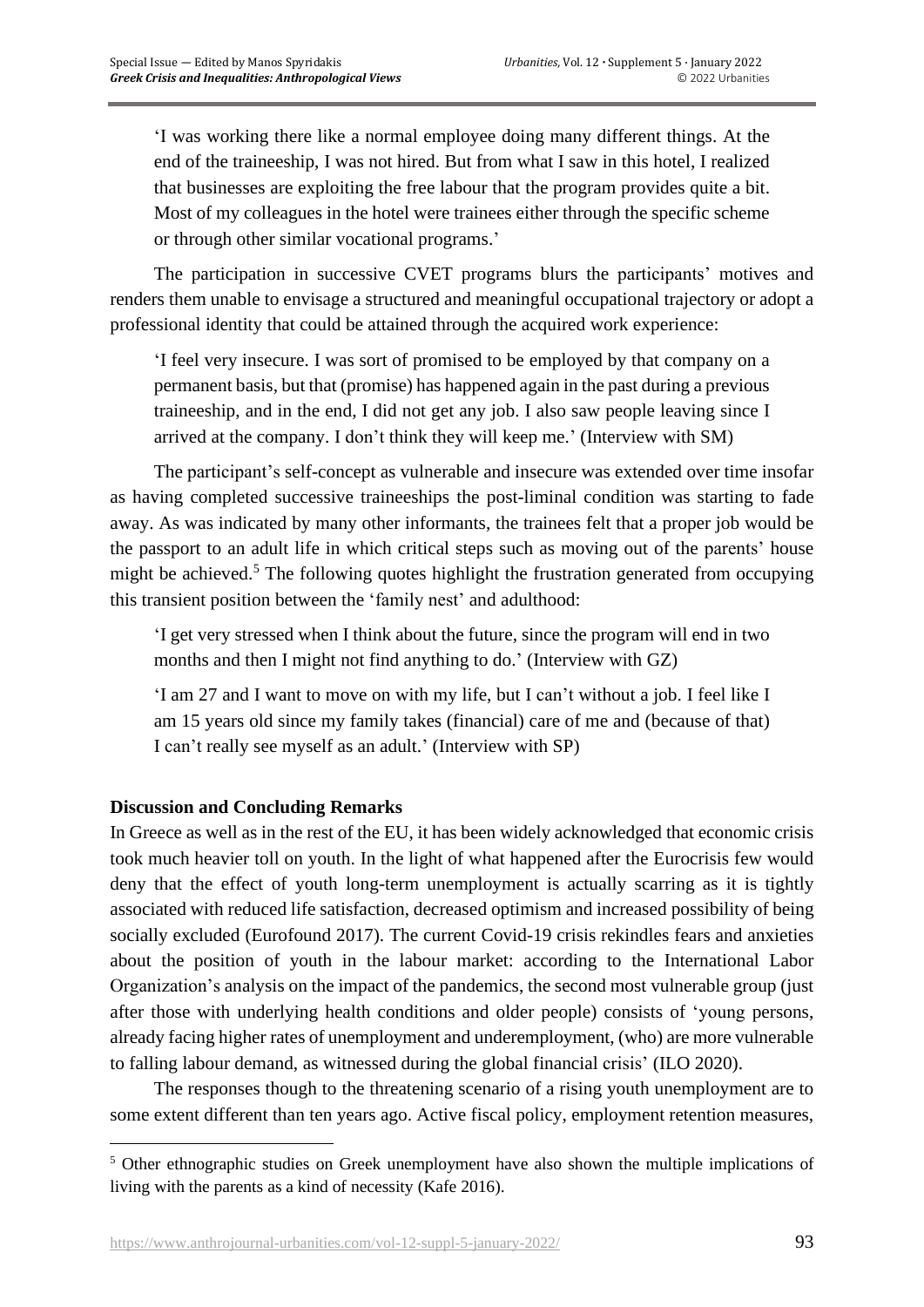expansion of social protection were simply out of the austerity-led agenda which prevailed both at the EU and the national level since 2008. This is not to suggest that the world of work in Europe or elsewhere has kept the danger of deregulation at bay. A combination of counter cyclical policies with accommodation of deregulatory arrangements in the labour market (such as suspension of collective agreements, or individualized work patterns with the use of ICT technologies) should be anticipated. In that respect active labour market policies and CVET will once again be promoted as a remedy against precarity. But what does the previous experience of CVET in crisis or post-crisis contexts taught us?

Other studies (Gialis et al. 2015, Grady 2017) have critically shown that in many cases active labour market policies that are introduced to combat unemployment through a better alignment between supply of, and demand for skills, contribute to – rather than work against – precarity. And yet, precarity in terms of employment status, job contract, position at the organization, or work conditions, is the most visible aspect of the experience of many new entries. There is also another landscape made of uncertainty, ambivalence and fluidity that concerns those young unemployed who initially perceived CVET as a transient condition in the pursuit of a permanent job and a meaning-making career. At the end of the day, for many of them what becomes permanent is their sense of being liminal. In the case of the training scheme analysed here, both the sense of being liminal and liminality as a structural position, are accentuated through the fostering of short-termism, lack of vision and instrumentalism: the 'beneficiary' seeks 'whatever works in general', the VET provider has pre-determined which skills and placements will be on offer, the host employer accommodates cheap labour giving nothing in return. Identifying such patterns in a field that involves an industry highly resilient to the economic crisis could be suggestive of the dynamics for the entire economy, even in a post-crisis context (or in the context of a new crisis).

As has been argued elsewhere, there is a strong element of deception that lurks in the policy rhetoric of deficit that frames the 'non-academic' young unemployed as low achievers with low expectations while it claims to offer them VET opportunities that lead to decent jobs through lifelong learning (Atkins 2010). The same rhetoric is observed in the Greek case of ALMPs of the period 2010-2020: it shifted the blame to those lacking the right skills; it promised them opportunities for lifelong improvement that would lead to better life chances; it delivered policy instruments that cater for lifelong, continuing and perhaps permanent drift at the lower end of wage distribution. Deliberately or not, most vocational training activities detached from the 'real world' of the workplace as they are, can hardly contribute to strong occupational identities, not to mention labour rights. This in turn could be associated with the absence of work ethic and commitment, namely with the absence of things that usually characterize strong work identities (Spyridakis 2012).

The claim voiced by many informants of this study that 'I would do anything' or 'I would search for any job' reflects lowered expectations at the entry level, but also demonstrates a specific vocational culture devoid of demands and aspirations for decent jobs, at least for the foreseeable future. This is the trap of liminality in the making, as discussed above. Without underestimating the significance of agency and other related factors, our ethnographic research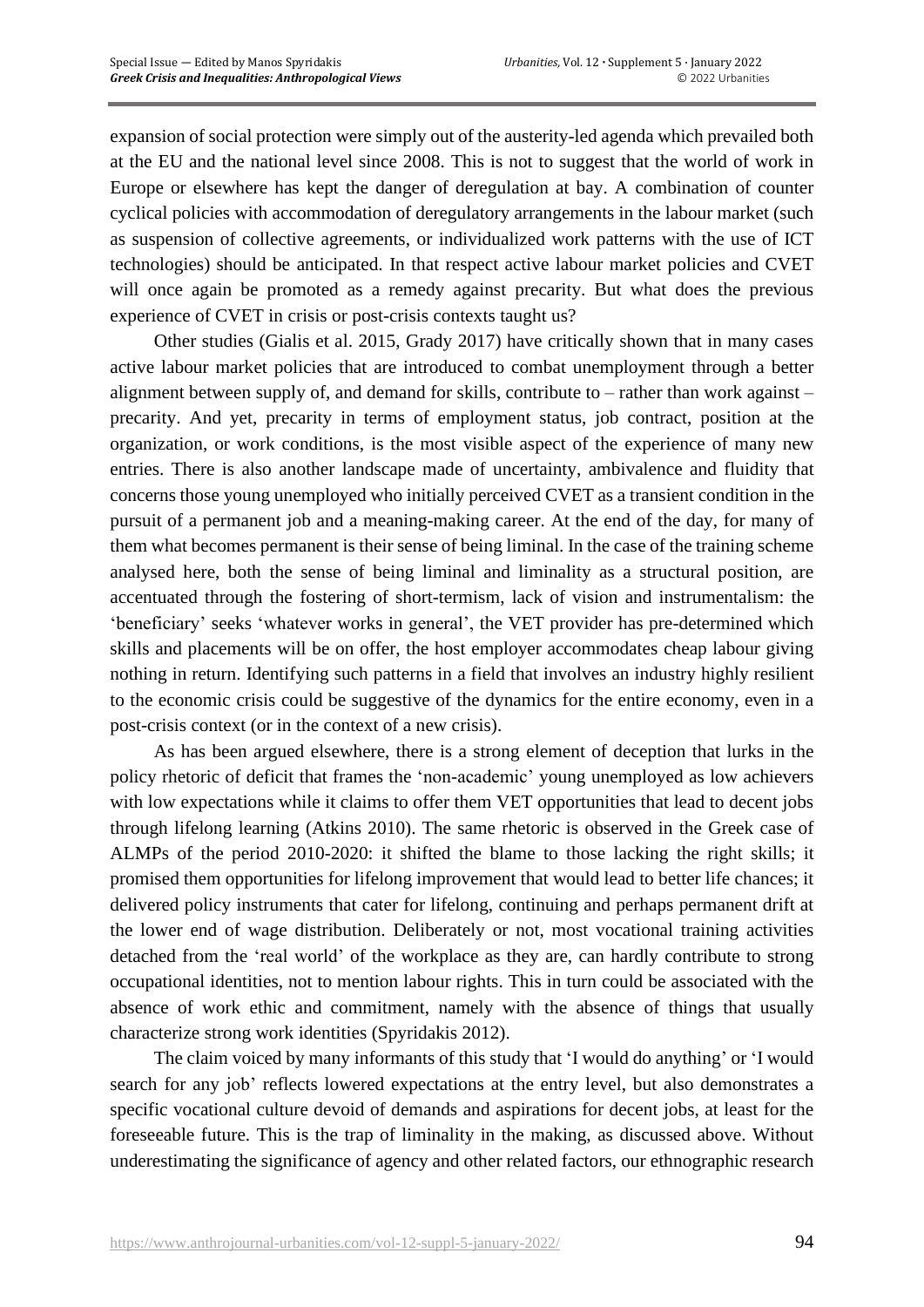indicates that what happened from the moment that the trainees entered the field was mainly channelling them into a future of alternating low-paid, low-skill work and spells of unemployment, the so-called 'revolving door' cycle (Spyridakis 2012). Evaluation studies on CVET programs that have been implemented as part of YEI showed that the 'revolving door' was by far the most observed outcome almost one year after the program's end. We can now imagine how the official institutional narrative of deficit adopted by the Ministry of Labour along with the disparaging practices of the host employers, can lead a young unemployed with a working-class background (not to mention youth living in rural and remote areas) to affirm that he/she is not good enough for something better than the 'revolving door'.<sup>6</sup>

The experiences of the selected group of CVET trainees in tourism offered us a chance to examine liminality in the intersection of its different dimensions. At the individual and the group level we reconstructed the insecure and transient aspects of being in-between unemployment and labour market, between the promise of a meaningful, solid, and secure career path and the preparation for being constantly adjustable, mobile and flexible. For a period of five months the young unemployed found themselves in the threshold space of CVET: a space where the learners are encouraged to be separated from their previous condition (be it unemployment, or a less desired job) through the acquisition of skills that most probably will be obsolete after some years when the need for a new training will recur. Tourism industry has also been seen as an arena of individual and group liminality where migration/mobility of labour, high displacement rates, and flexibilisation of work are widely shared (Underthun 2015). In the case of the specific training scheme examined here, the individual and group acts of transition took place in a broader context of changing institutional and political arrangements as a result of the deep-seated Greek crisis.

Societal changes should also be considered here as an additional dimension of liminality, particularly as regards its transformational connotations. For instance, the fact that tourism proved to be resilient in terms of job growth made the terrain of the discourses on deindustrialization more contested than ever: those adhered to the old slogan 'we won't be the Europe's waiters' read the country's tourist development as another lost opportunity for directing national efforts towards reindustrialization and a knowledge-driven economy, while others see tourism as the vehicle to prosperity (Papachelas 2020). Both views assume that Greek economy and society are in a new transitory state, which subsumes the previous one.

To conclude, liminality reflects a more complex sense of ambivalence than that implied by other neighbouring semantic fields, such as precarity, or precariousness. Most importantly it enables a better understanding of those emplaced subjectivities that face a potential entrapment in permanent or at least chronic liminal conditions. And although liminality can encourage creativity and innovation (inasmuch as anxiety and powerlessness), the vision of a permanent state of uncertainty and 'in-betweeness' leaves room mainly for unsettling feelings and frustration (Bamber et al. 2017). In this respect learning to be liminal through CVET could be translated into coping strategies for bearing and digesting the feeling of being *neither-X-nor-*

<sup>6</sup> According to another evaluation study on similar training schemes in Greece, the 'beneficiaries' considered themselves 'invisible employees', which is also telling (Karantinos et al. 2014).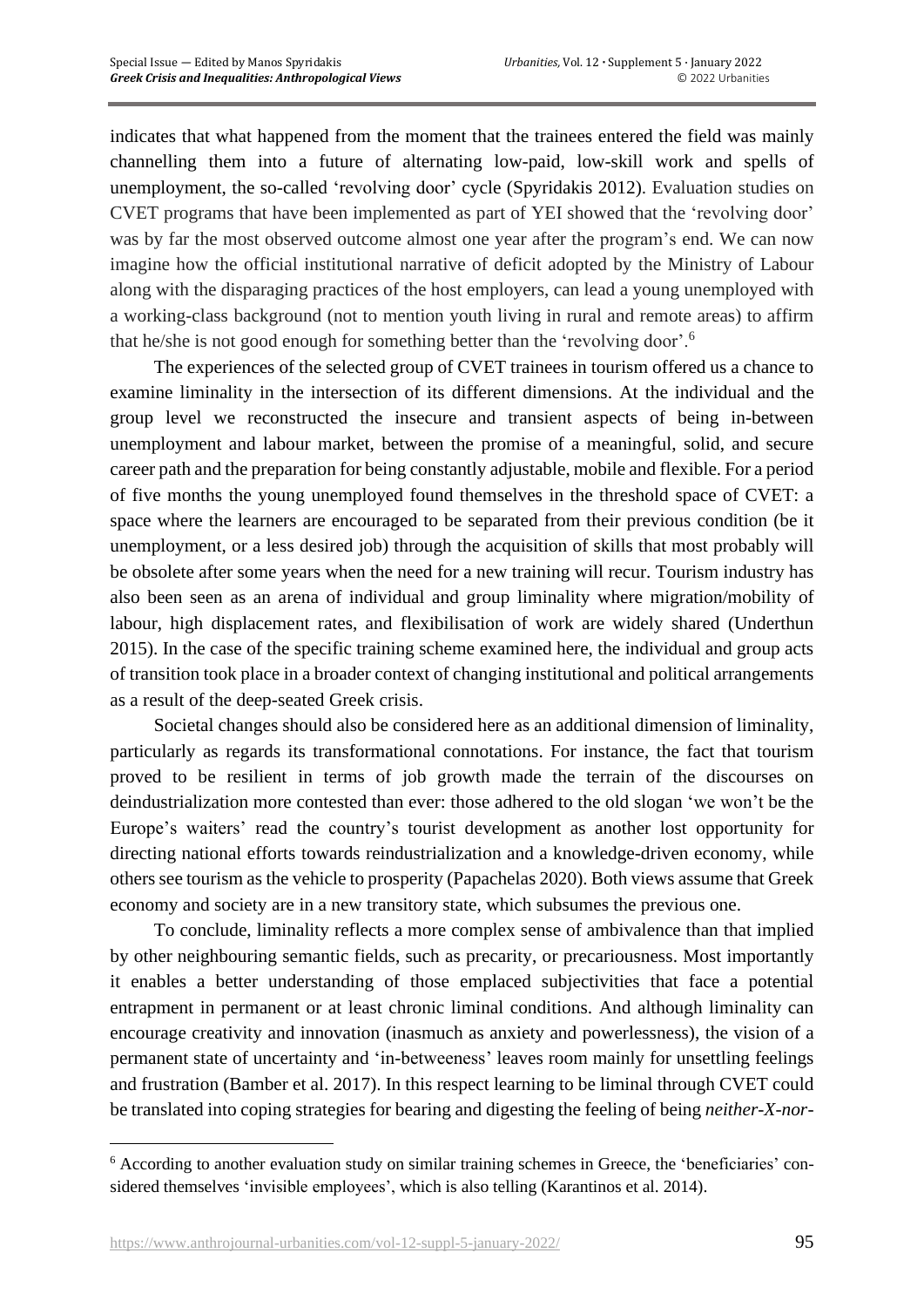*Y* or of being *both-X-and-Y*, which also manifests radical dislocation. The disrupted sense of self and place displayed by trainees when narrating their uncertainties is rather indicative of the unsettling identity changes reported in other studies of professional training as well (Procoli 2004b).

Our analysis highlighted the significant gap between the optimism expressed in the beginning of the program and the disappointment found in later stages which in turn showcases how the informants' experiences from the field shaped and re-shaped their expectations. By making liminality a new normality these programs prepare young people to be constantly adjustable in precarious and ever-changing contexts. Therefore, the formative experience of such training programs gives birth to new rules and structures which extend liminality over time and challenge the temporary nature assumed by previous accounts.

## **References**

- Appay, B. 2010. 'Precarization' and flexibility in the labour process: a question of legitimacy and a major challenge for democracy. In C. Thornley, S. Jefferys, and B. Appay (eds) *Globalization and Precarious Forms of Production and Employment*. Cheltenham: Edward Elgar.
- Atkins, L. 2010. Opportunity and aspiration, or the great deception? The case of 14-19 vocational education. *Power and Education*, 2 (3): 253-265.
- Bamber, M., Allen-Collinson, J. and McCormack, J. 2017. Occupational limbo, transitional liminality and permanent liminality: New conceptual distinctions. *Human Relations*, 70 (12): 1514-1537.
- Beech, N. 2011. Liminality and the practices of identity reconstruction. *Human Relations*, 64 (2): 285-302.
- Cedefop. 2014. Terminology of European education and training policy: A selection of 130 key terms. Second edition. Available at [https://www.cedefop.europa.eu/en/publications](https://www.cedefop.europa.eu/en/publications-and-resources/publications/4117)[and-resources/publications/4117;](https://www.cedefop.europa.eu/en/publications-and-resources/publications/4117) accessed on 22 June 2020.
- Currie, D. and Teague, P. 2017. The eurozone crisis, German hegemony and labour market reform in the GIPS countries. *Industrial Relations Journal*, 48 (2): 154-173.
- Czarniawska, B. and Mazza, C. 2003. Consulting as a liminal space. *Human relations*, 56 (3): 267-290.
- ELSTAT. 2017. Income and Living Conditions (EU-SILC)/2017. Available at [https://www.sta](https://www.statistics.gr/en/statistics/-/publication/SFA10/2016)[tistics.gr/en/statistics/-/publication/SFA10/2016](https://www.statistics.gr/en/statistics/-/publication/SFA10/2016)
- Eurofound 2017. The scarring effect of long-term youth unemployment. Available at [https://www.eurofound.europa.eu/news/news-articles/the-scarring-effect-of-long-term](https://www.eurofound.europa.eu/news/news-articles/the-scarring-effect-of-long-term-youth-unemployment)[youth-unemployment;](https://www.eurofound.europa.eu/news/news-articles/the-scarring-effect-of-long-term-youth-unemployment) accessed on 17 June 2020.
- Frenette, A. 2013. Making the intern economy: Role and career challenges of the music industry intern. *Work and Occupations*, 40 (4): 364-397.
- Garsten, C. 1999. Betwixt and between: Temporary employees as liminal subjects in flexible organizations. *Organization studies*, 20 (4): 601-617.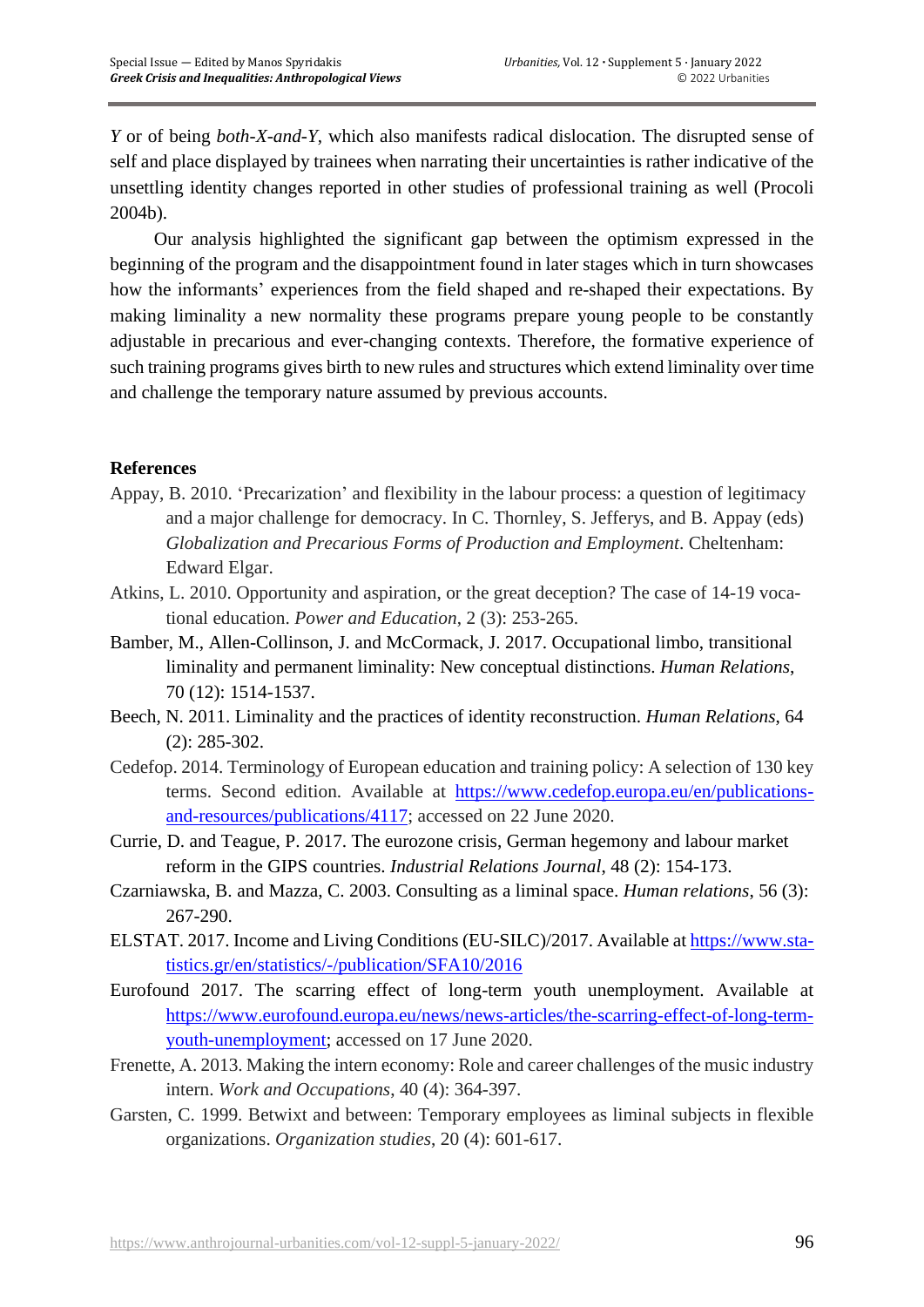- Gialis, S., Tsampra, M. and Leontidou, L. 2015. Atypical employment in crisis-hit Greek regions: Local production structures, flexibilization and labour market re/deregulation. *Economic and Industrial Democracy*, 38 (4): 656-676.
- Grady, J. 2017. The state, employment, and regulation: making work not pay. *Employee Relations*. 39 (3): 274-290.
- Greer, I. 2016. Welfare reform, precarity and the re-commodification of labour. *Work, Employment and Society*. 30 (1): 162-173.
- Ibarra, H. and Obodaru, O. 2016. Betwixt and between identities: Liminal experience in contemporary careers. *Research in Organizational Behavior*, 36: 47-64.
- ILO 2020. A policy framework for responding to the COVID-19 crisis. Available at [https://www.ilo.org/global/topics/coronavirus/impacts-and-re](https://www.ilo.org/global/topics/coronavirus/impacts-and-responses/WCMS_739047/lang--en/index.htm)[sponses/WCMS\\_739047/lang--en/index.htm;](https://www.ilo.org/global/topics/coronavirus/impacts-and-responses/WCMS_739047/lang--en/index.htm) accessed on 17 June 2020.
- INE GSEE 2016. Evaluation Report: Evaluation of the interventions under the Youth Employment Initiative. Available at [http://www.edulll.gr/wp-content/up](http://www.edulll.gr/wp-content/uploads/2016/10/PARADOTEO_B_INE_GSEE-1.pdf)[loads/2016/10/PARADOTEO\\_B\\_INE\\_GSEE-1.pdf](http://www.edulll.gr/wp-content/uploads/2016/10/PARADOTEO_B_INE_GSEE-1.pdf) and [http://www.edulll.gr/wp-con](http://www.edulll.gr/wp-content/uploads/2016/10/PARADOTEO_G_INE_GSEE.pdf)[tent/uploads/2016/10/PARADOTEO\\_G\\_INE\\_GSEE.pdf;](http://www.edulll.gr/wp-content/uploads/2016/10/PARADOTEO_G_INE_GSEE.pdf) accessed on 2 June 2020.
- INSETE 2016. Invitation for participation in action 'Voucher to Private Companies in tourism in order to acquire work experience for young people under 29 years', Invitation 2, March 2016 (in Greek). Available at [http://insete-training.gr/uploads/editor/fi](http://insete-training.gr/uploads/editor/final_prosklisi.pdf)[nal\\_prosklisi.pdf;](http://insete-training.gr/uploads/editor/final_prosklisi.pdf) accessed on 4 Feb 2017.
- Iphofen, R. 2013. Research Ethics in Ethnography/Anthropology, European Commision, Available at: [http://ec.europa.eu/research/participants/data/ref/h2020/other/hi/ethics](http://ec.europa.eu/research/participants/data/ref/h2020/other/hi/ethics-guide-ethnog-anthrop_en.pdf)[guide-ethnog-anthrop\\_en.pdf;](http://ec.europa.eu/research/participants/data/ref/h2020/other/hi/ethics-guide-ethnog-anthrop_en.pdf) accessed on 22 June 2017.
- Johnsen, C.G. and Sørensen B.M. 2015. 'It's capitalism on coke!': From temporary to permanent liminality in organization studies. *Culture and Organization*, 21 (4): 321-337.
- Kafe, A. 2016. *The political behaviour of the unemployed: The empirical study of the national elections from 2000 until today*. PhD Thesis, Athens: Panteion University of Social and Political Sciences (in Greek).
- Karantinos, D., Linardis, T., Mouriki, A., Chrysakis, E. and Kostaki, I. 2014. Interim Report on the external evaluation study of the Action: 'Training Voucher' (in Greek).
- McRobbie, A. 2016. *Be Creative: Making a Living in the New Culture Industries*. Cambridge and Malden: Polity.
- Nissim, G. and De Vries, D. 2014. Permanent liminality: The impact of non-standard forms of employment on workers' committees in Israel. *International Labour Review*, 153 (3): 435-454.
- Papachelas, A. 2020. Greece has a chance to shine as Europe's Tourism professionals. *Greece Is*. Available at [https://www.greece-is.com/news/greece-has-a-chance-to-shine-as](https://www.greece-is.com/news/greece-has-a-chance-to-shine-as-europes-tourism-professionals/)[europes-tourism-professionals/;](https://www.greece-is.com/news/greece-has-a-chance-to-shine-as-europes-tourism-professionals/) accessed on 22 June 2017.
- Papadopoulos, O. and Lyddon 2020. Deregulation and institutional conversion in the Greek hotel industry: an employment relations model in transition. *Industrial Relations Journal,* 51 (1-2): 92-109.
- Pardo, I. 2004. Unemployed and Hard Workers: Entrepreneurial moralities between 'Shadow' and 'Sunlight' in Naples. In A. Procoli (ed.), *Workers and Narratives of Survival in*